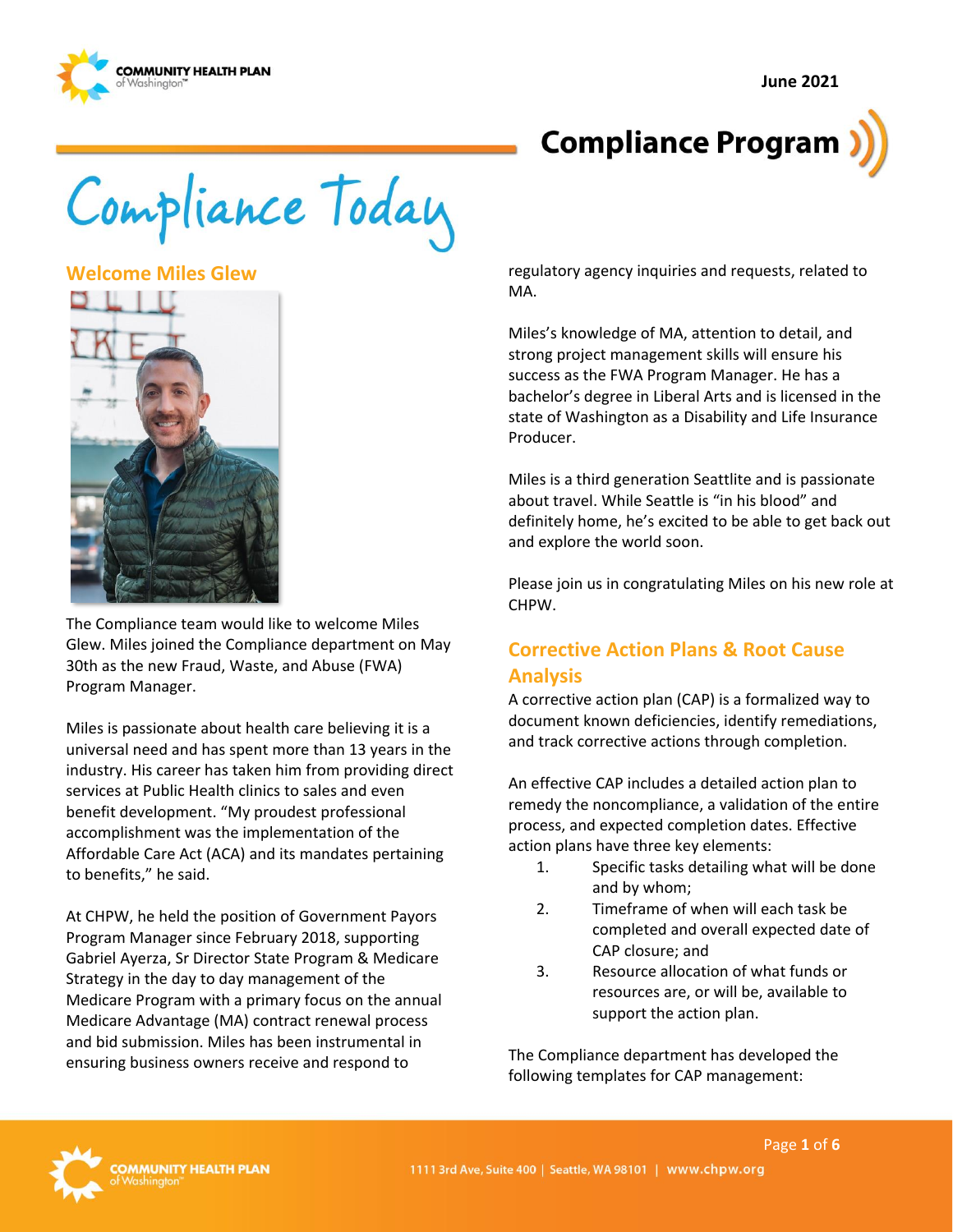



Compliance Today

- **Internal Corrective Action Plan (iCAP)**, issued by Compliance to a business owner for an identified deficiency.
- [FDR CAP,](https://inside.chpw.org/departments/compliance/documents/cap_templates/fdr_cap_template) issued by Compliance or CHPW business owner to the FDR.

#### **Root Cause Analysis**

An essential element of the CAP and remediation process is effective root cause analysis. Root cause analysis is a systematic approach to get to the true root of a problem. Root cause is the fundamental breakdown or failure of a process which, when resolved, prevents a recurrence of the problem. Without an effective root cause analysis, an effective action plan cannot be developed, and the likelihood of the non-compliance is likely to recur.

An effective root cause analysis will include:

- How the issue of occurred:
- What factors contributed to the noncompliance, at what level;
- Whether policies and procedures (P&Ps) were in place or disregarded, and;
- Whether mitigating strategies or interventions were identified prior to the issue occurring.

**Note:** 'Human error' is not the conclusion of a root cause analysis, it is the beginning. A root cause is typically a finding related to a process or system that has potential for redesign to reduce risk.

When a CAP is issued, the Compliance department tracks the completion of the CAP and confirms the remediations have been effective, through a validation audit. Compliance maintains CAP Tracker(s) which are presented to both the CHPW Compliance Committee and the CHNW Ethics Committee.

For more information:

- For iCAPs, contact Keimi Dragovich, Compliance Manager at ext. 7232, or at [keimi.dragovich@chpw.org.](mailto:keimi.dragovich@chpw.org)
- For FDR CAPs, contact Josh Martin, Delegated Vendor Oversight (DVO) Program Manager at ext. 8805, or a[t josh.martin@chpw.org.](mailto:josh.martin@chpw.org)
- [Compliance Audit p](http://chpsp/PP/Compliance/Compliance%20Audit%20Policy%20-%20CO363.pdf)olicy (CO363)
- [Compliance Audit p](http://chpsp/PP/Compliance/Compliance%20Audit%20Procedure%20-%20CO364.pdf)rocedure (CO364)
- [Delegated Vendor Oversight](http://chpsp/PP/Compliance/Delegated%20Vendor%20Oversight%20Policy%20-%20CO321.pdf) policy (CO321)

#### **Preclusion List**

The **Preclusion List** is a list of providers and prescribers who are precluded from receiving payment for Medicare Advantage (MA) items and services or Part D drugs furnished or prescribed to Medicare beneficiaries.

The Preclusion List was created to replace the MA and prescriber enrollment requirements, ensure patient protections and safety, and to protect the Trust Funds from prescribers and providers identified who's conduct is detrimental to the best interests of the Medicare Program.

Individuals or entities who meet the following criteria are added to the Preclusion List:

- Are currently revoked from Medicare, are under an active reenrollment bar, and the Centers for Medicare & Medicaid Services (CMS) has determined that the underlying conduct that led to the revocation is detrimental to the best interests of the Medicare Program;
- Have engaged in behavior for which CMS could have revoked the individual or entity to the extent applicable if they had been enrolled in Medicare, and CMS determines that the underlying conduct that would have led to the revocation is detrimental to the best interests of the Medicare Program; or

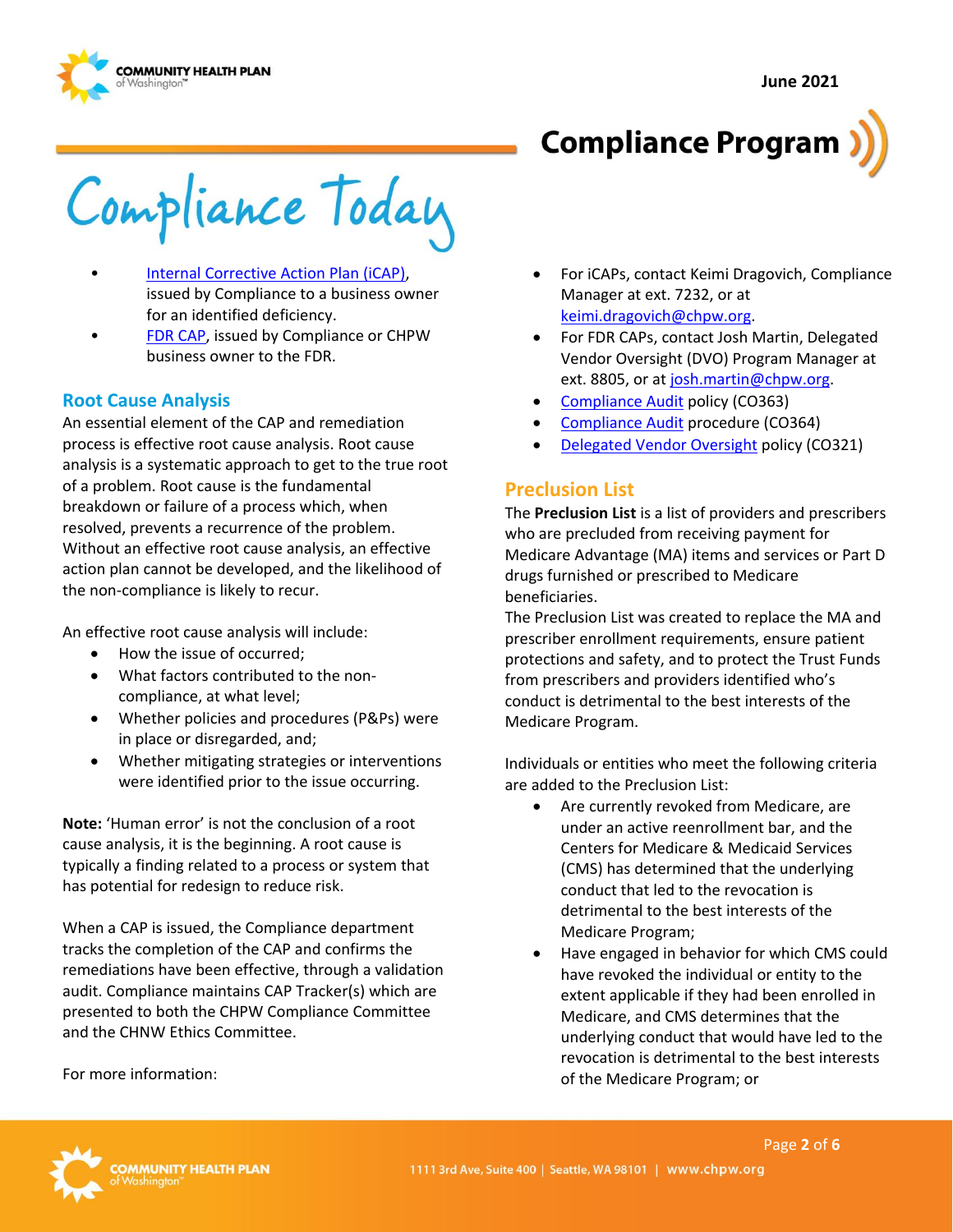



Compliance Today

• Have been convicted of a felony under federal or state law within the previous 10-years that CMS deems detrimental to the best interests of the Medicare Program.

Providers are notified of their preclusion status by CMS and should have that information but should also be checking against the Office of the Inspector General (OIG) List of Excluded Individuals and Entities (LEIE) and the General Services Administration (GSA) System for Award Management (SAM) exclusions lists as part of their own monthly exclusion screening processes.

CHPW is required to reject a pharmacy claim (or deny a beneficiary request for reimbursement) for a Part D drug that is prescribed by an individual on the Preclusion List and is required to deny payment for a health care item or service furnished by the individual or entity on the Preclusion List.

Dianna Graham, Provider Data Analyst, receives the Preclusion List from CMS monthly and checks CHPWs provider network against the list. If a CHPW provider is on the list, the provider is terminated. If a provider is identified, the Analyst will check to see if any members have been treated by that provider, so that the member can be moved to another provider. The monthly Preclusion List process performed by Provider Data Services monthly. This is **in addition** to the monthly exclusion screening process to check against the LEIE and SAM lists.

Access to the Preclusion List is only granted to Part C and D health plans (CHPW) and is not available publicly.

For more information:

• [CMS Preclusion List page](https://www.cms.gov/Medicare/Provider-Enrollment-and-Certification/Preclusion-List)

# **Vendor Ownership and Control Disclosure Form Process**

CHPW and its contracted vendors are prohibited from making payments with Medicare, Medicaid, or any of the Federal health care program dollars for any item or service furnished by an excluded individual or entity. In addition, CHPW is required to obtain an *Ownership and Control Disclosure Form* in order to screen individuals and entities against the federal exclusions lists prior to hire or contracting and monthly thereafter.

Completion and submission of full and accurate disclosure of ownership, financial interest, and control is required as a condition of contracting with CHPW. Vendors are required to provide CHPW information on individuals or entities with an ownership or control interest in the disclosing entity of 5% or more. Failure to submit the requested information will result in a refusal by CHPW to enter into an agreement or contract with the individual or entity, or the termination of any existing agreement or contract.

When a vendor experiences a change in ownership or control interest, they must file an updated *Ownership and Control Disclosure Form* with CHPW within 35 calendar days of the date of the change. Failure to submit updated information will result in the termination of any existing agreement or contract.

The Compliance department maintains a record of ownership and control interest and utilizes this information in its monthly exclusion screening process when it screens workforce members, board of directors, temps/contractors/consultants, and vendors against the LEIE and SAM exclusion lists.

For more information:

• [Delegated Vendor Oversight Program](http://chpsp/PP/Compliance/Delegated%20Vendor%20Oversight%20Program%20Description%20-%20CO-PROG5.pdf)  **Description** 

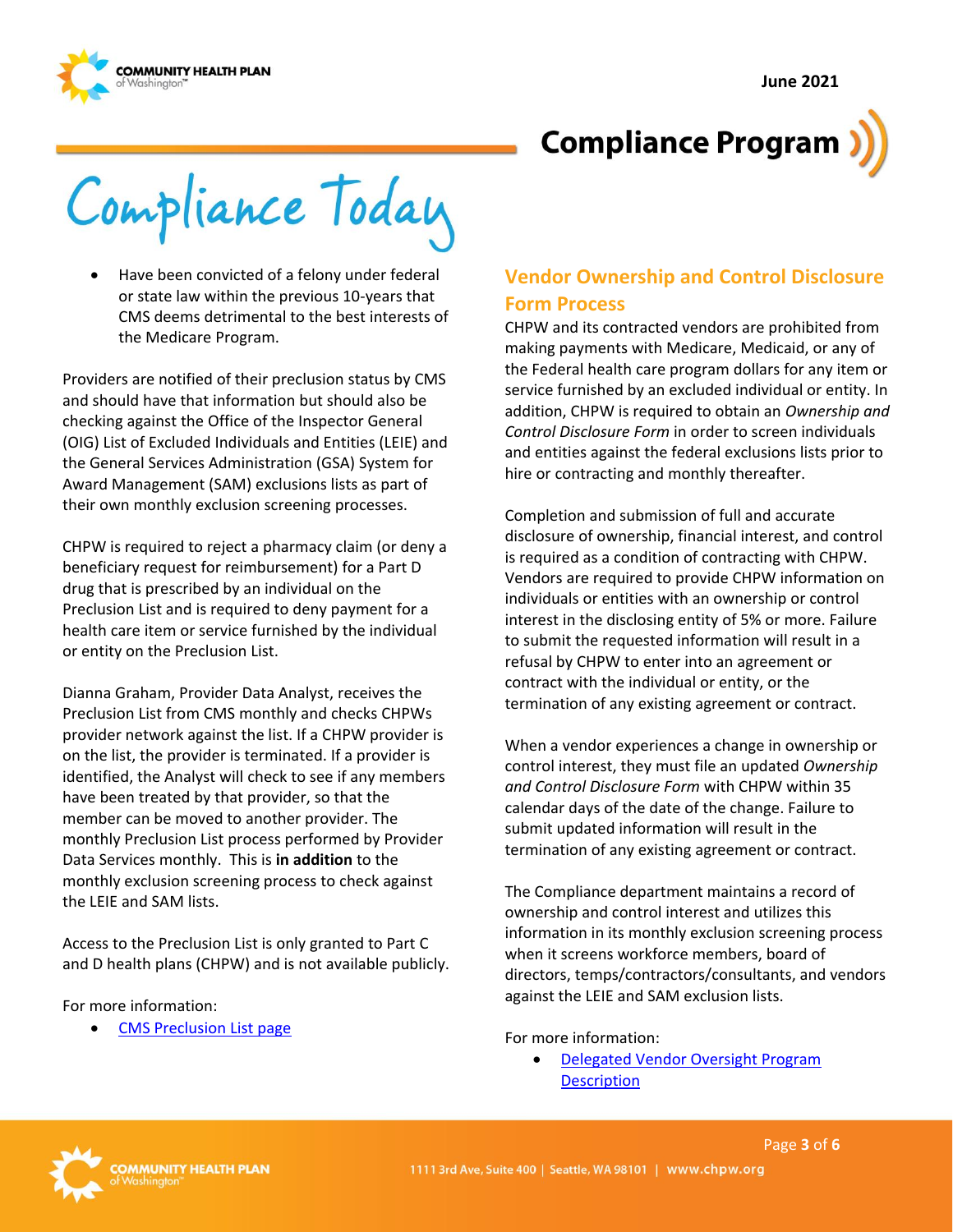



# **Compliance Program**

Compliance Today

- [Delegated Vendor Oversight Policy \(](http://chpsp/PP/Compliance/Delegated%20Vendor%20Oversight%20Policy%20-%20CO321.pdf)CO321)
- [DVO Toolkit](https://inside.chpw.org/departments/compliance/dvo_toolkit?view=Details)
- Josh Martin, Delegated Vendor Oversight Program Manager, at ext. 8805, or at [josh.martin@chpw.org.](mailto:josh.martin@chpw.org)

### **Interoperability**

CHPW is required to create a secure, standards-based Patient Access Application Programming Interface (API) that allows members to easily access their health information through third-party applications (apps) of their choice. This is known as "interoperability."

Interoperability is the ability for different information systems, devices, and third-party apps to access, exchange, integrate, and use health care data in a coordinated way.

CMS have given specific rules for interoperability. These rules require data from health insurance companies to be formatted and presented in a consistent way, so that systems that are allowed to use the data can do so in a standard format.

#### **Patient Access API**

An API lets apps communicate with each other and share data. APIs are a set of defined rules that limit how apps communicate with each other. They act as a buffer that transfers data securely between systems. Through this API, CHPW members are able to access their data through any third-party apps they select. In addition, members can authorize a personal representative to also access their health information through third-party apps.

The information available through the Patient Access API includes:

- Demographic data (name, address, etc.).
- Diagnoses, treatments, and claims.
- Data about services given by providers.
- Clinical data collected during case management or care coordination.
- Sensitive information, such as information related to treatment for Substance Use Disorders (SUD), mental health treatment, HIV status, etc.

CHPW must include information collected on current members going as far back as January 1, 2016.

CHPW's Patient Access API, member education webpage(s), and app developer webpage(s) must be launched by July 1, 2021.

For more information:

• [Federal Register: CMS Interoperability Final](https://www.federalregister.gov/documents/2020/05/01/2020-05050/medicare-and-medicaid-programs-patient-protection-and-affordable-care-act-interoperability-and)  [Rule](https://www.federalregister.gov/documents/2020/05/01/2020-05050/medicare-and-medicaid-programs-patient-protection-and-affordable-care-act-interoperability-and)

### **Compliance Anonymous Reporting**



CHPW provides access to a confidential, anonymous **Compliance Hotline** for workforce members to report instances of suspected or detected non-compliance, potential FWA, and other compliance and ethics concerns. The Hotline is operated and available 24 hours a day, seven days a week at **(800) 826-6762**, by NAVEX (vendor). You can also make an anonymous report online by visiting the Compliance Hotline reporting site at[: http://chpw.ethicspoint.com/.](http://chpw.ethicspoint.com/) You can access the online reporting site with the link above, visiting the 'Compliance Hotline' button from the

Page **4** of **6**

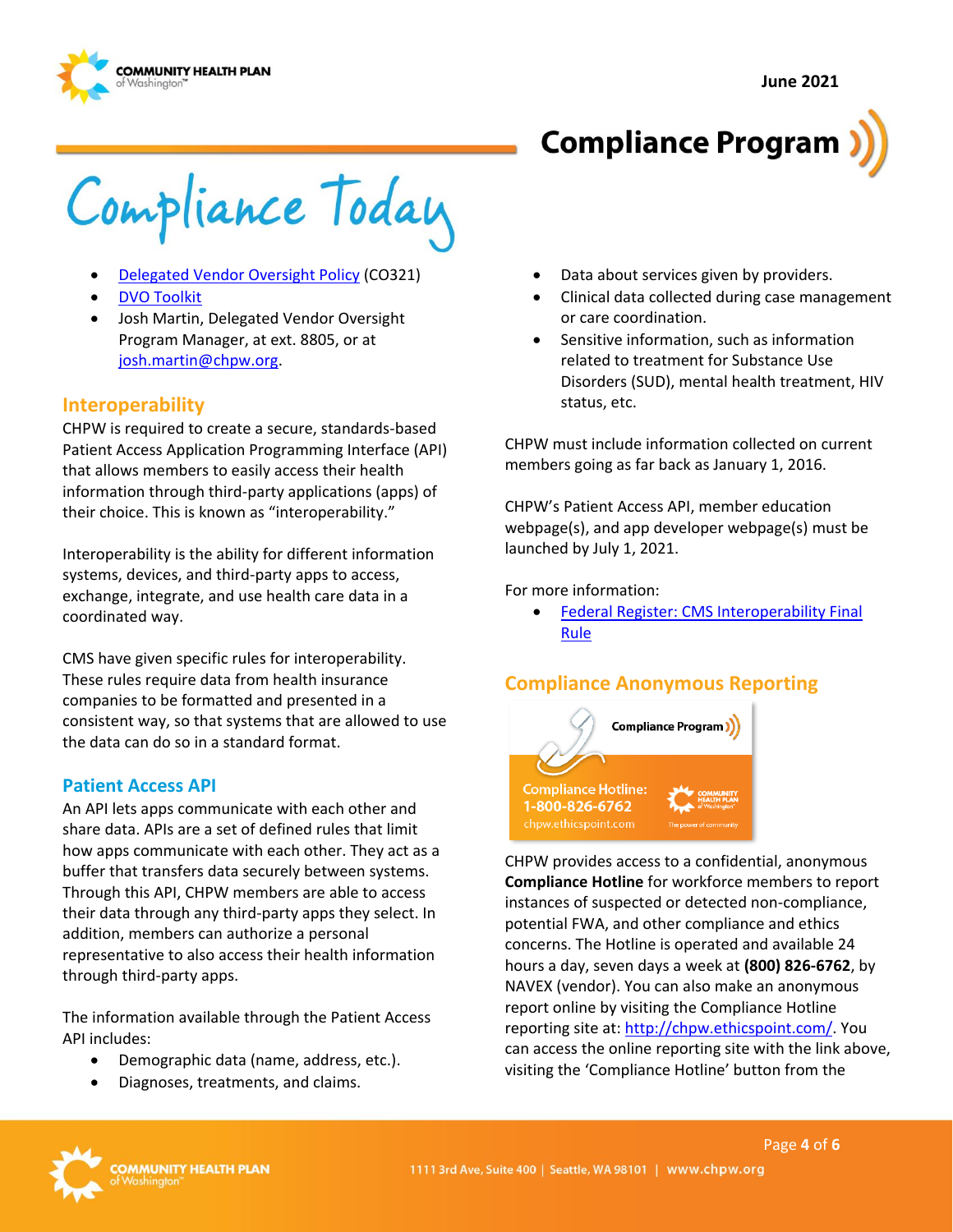**June 2021** 



# **Compliance Program**

Compliance Today

Employee Quick Links on the inside CHPW home page, and from a link on the [Compliance Page on inside](https://inside.chpw.org/departments/compliance)  [CHPW.](https://inside.chpw.org/departments/compliance)

In order to ensure confidentiality and comfort in reporting, the Hotline vendor does not trace or record calls. When you make a report online, you are provided with a 'Report Key' and create a password in order to follow up on your report. Without these, you will not be able to follow up on your submission. NAVEX is unable to recover this information for you. If you choose to remain anonymous, no one will attempt to identify you. If you choose to identify yourself, CHPW will keep your identity confidential, to the fullest extent possible or allowed by law.

When you make a report, the information is provided to the VP, Compliance Officer and the VP, General Counsel for investigation and resolution. You can request an update on the progress or outcome of the investigation by contacting the Compliance Hotline and using the unique identification number and PIN provided during your initial report, or by logging in to the online reporting tool using the 'Report Key' and password mentioned above.

### **Updates and Reminders Annual Compliance Program Training**

CHPW assigned annual Compliance Program Trianing, including the annual Standards of Conduct attestation to all workforce members in April 2021. Trianing must be completed by **Friday, November 26, 2021**.

Contac[t compliance.training@chpw.org](mailto:compliance.training@chpw.org) if you have any questions or issues with the training modules.

### **New Mailbox for Reporting Potential FWA**

The Compliance department has a new mailbox for reporting potential FWA. If you need to report

potential FWA, complete the Report Potential Fraud/ID Theft form and return it to [potential.fraud@chpw.org.](mailto:potential.fraud@chpw.org)

You can locate th[e Report Potential Fraud/ID Theft](https://inside.chpw.org/departments/compliance/documents/privacysecurity__fwa_report_forms/2020_12_15_privacy_security_incident_report_form_ma_wahimcpdf)  [form on inside CHPW.](https://inside.chpw.org/departments/compliance/documents/privacysecurity__fwa_report_forms/2020_12_15_privacy_security_incident_report_form_ma_wahimcpdf)

#### **Proofpoint Security Tools**

In March, IS&T rolled out new Proofpoint security tools within Outlook to assist in managing potentially harmful emails. You will notice new buttons in the Outlook ribbon.

| <b>CHPW</b>  | Security               |
|--------------|------------------------|
| Report Phish | Actions ~              |
| PhishAlarm   | Proofpoint for Outlook |

For more information about these tools and how to use them to protect CHPW's data, read Niall's inside CHPW [broadcast.](https://inside.chpw.org/departments/is_t/ist_updates/new_proofpoint_security_tools_now_in_outlook)

## **Member Authorization Forms & Legal Documents**

Reminder that all member authorization forms and other legal documentation **must** be forwarded to the Customer Service department and must not be maintained by individual departments.

Forward any forms or documentation you receive to [member.authorizations@chpw.org.](mailto:member.authorizations@chpw.org)

### **Recently Updated Compliance Policies & Procedures**

- [Fraud, Waste, and Abuse Policy](http://chpsp/PP/Compliance/Fraud,%20Waste,%20and%20Abuse%20Policy%20-%20CO289.pdf) (CO289)
- [Fraud, Waste, and Abuse Procedure](http://chpsp/PP/Compliance/Fraud,%20Waste,%20and%20Abuse%20Procedure%20-%20CO290.pdf) (CO290